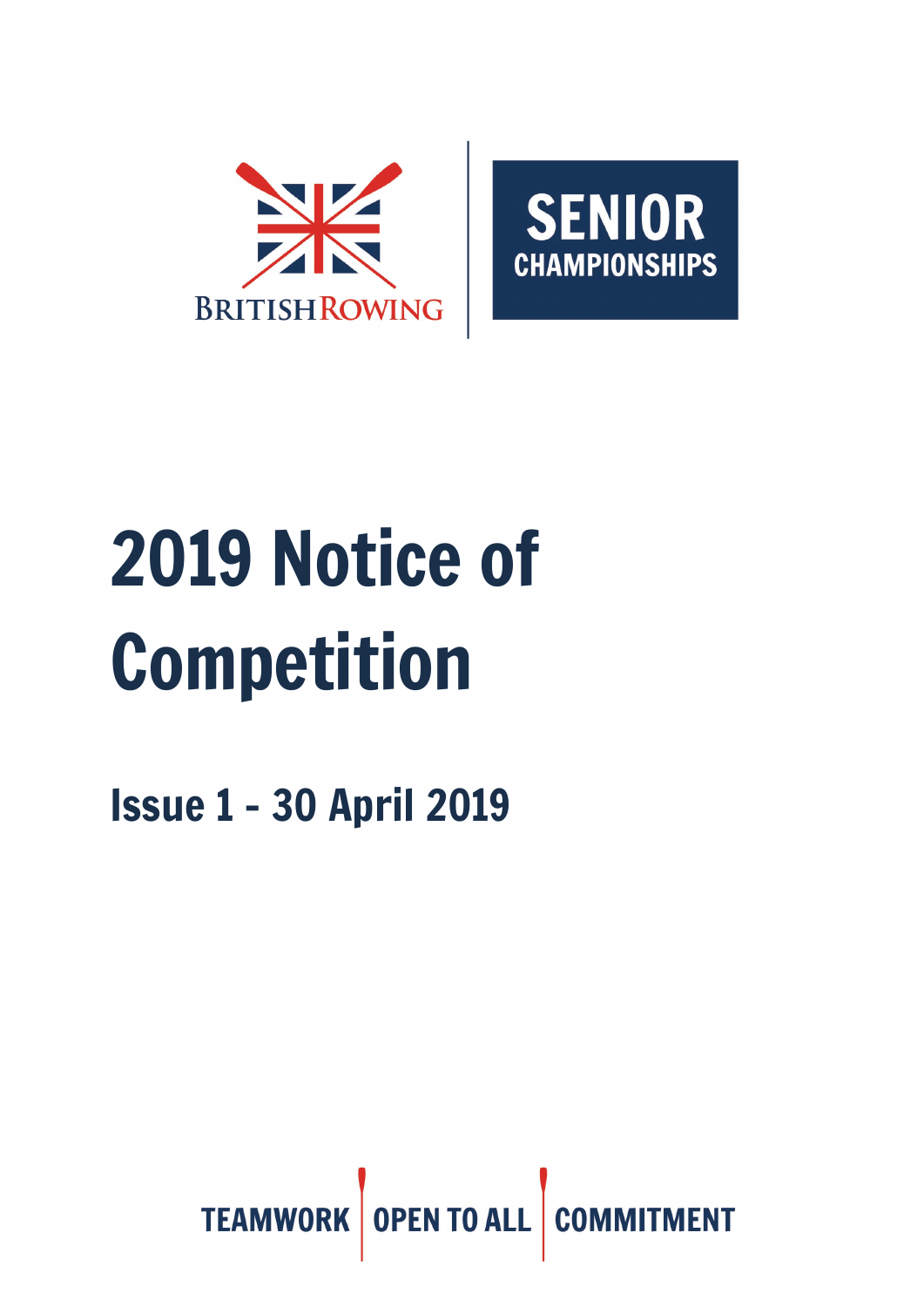

# 1. Date, Venue and Application of Rules

- 1.1. The 2019 British Rowing Senior Championships will be held on Saturday,15 and Sunday, 16 June 2019 at the National Water Sports Centre, Holme Pierrepont, Nottingham NG12 2LU.
- 1.2. All side-by-side races take place over 2000m. Time trials will be raced over 1900m. Para Rowing time trials will be raced over 1000m.
- 1.3. The Regatta is run in accordance with the British Rowing Regulations, the Rules of Racing and RowSafe guidance together with its associated documents. Competitors and coaches are reminded that they should be familiar with these documents. Local Rules may apply.

# 2. Events Offered and Entry Fees

- 2.1. The table below shows the events offered in Open (O) and Women's (W) events at the Championship.
- 2.2. Entries will be taken in the 'main classes', which will be further divided by the 'subclasses'. Crews should enter either the main class OR the relevant sub class on BROE, not both.
- 2.3. Medals will be awarded to the overall fastest three crews in each main class above.
- 2.4. Plaques will be awarded to the fastest crew in the sub-classes.
- 2.5. Clubs, Universities & Colleges who are defined as High Performance Centres by British Rowing (see [https://www.britishrowing.org/gb-rowing-team/rowing-for-gb/high](https://www.britishrowing.org/gb-rowing-team/rowing-for-gb/high-performance-programmes-in-clubs/)[performance-programmes-in-clubs/](https://www.britishrowing.org/gb-rowing-team/rowing-for-gb/high-performance-programmes-in-clubs/)) cannot enter the Club or University & College subclasses.
- 2.6. The criteria for the Club sub-class is in paragraph 3.12.
- 2.7. The criteria for the University & College sub-class is in paragraph 3.13.
- 2.8. British Rowing Ranking Points will be allocated according to the crew's position in the main classes.
- 2.9. The most successful club, based on the results of both days' racing taken together, will be declared the Victor Ludorum.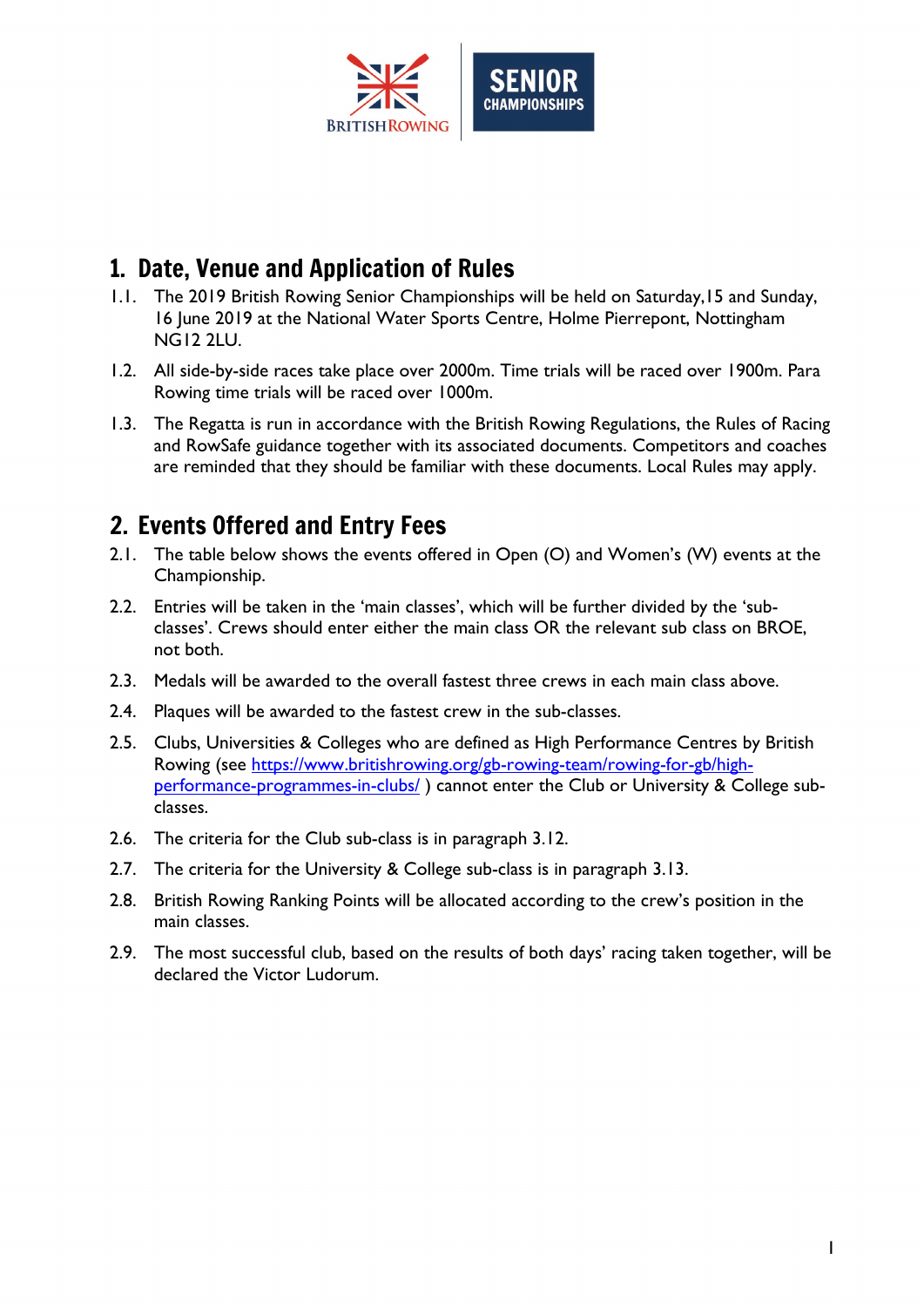| Open Eights                      | $O_8+$                  | £180 | Lwt; U23 Lwt; U23; U19; Clubs;                                    |  |
|----------------------------------|-------------------------|------|-------------------------------------------------------------------|--|
| <b>Women's Eights</b>            | $W8+$                   | £180 | <b>University &amp; College</b>                                   |  |
| Open coxless fours               | $O$ 4-                  | £94  | Lwt; U23 Lwt; U23; U19; Clubs;<br><b>University &amp; College</b> |  |
| Women's coxless fours            | W 4-                    | £94  |                                                                   |  |
| Open coxed fours                 | $O$ 4+                  | £110 | U23; U19; Clubs; University &                                     |  |
| Women's coxed fours              | $W$ 4+                  | £110 | College                                                           |  |
| Open quadruple sculls            | $O$ 4x                  | £94  | Lwt; U23 Lwt; U23; U19; Clubs;<br><b>University &amp; College</b> |  |
| Women's quadruple sculls         | W 4x                    | £94  |                                                                   |  |
| Open coxless pairs               | O <sub>2</sub>          | £52  | Lwt; U23 Lwt; U23; U19; Clubs;<br><b>University &amp; College</b> |  |
| Women's coxless pairs            | W <sub>2</sub>          | £52  |                                                                   |  |
| Open double sculls               | O 2x                    | £52  | Lwt; U23 Lwt; U23; U19; Clubs;<br><b>University &amp; College</b> |  |
| Women's double sculls            | W 2x                    | £52  |                                                                   |  |
| Open single sculls               | $O$ $\mathsf{I} \times$ | £35  | Lwt; U23 Lwt; U23; U19; Clubs;<br><b>University &amp; College</b> |  |
| Women's single sculls            | W Ix                    | £35  |                                                                   |  |
| Open Pararowing single sculls    | O PR 1x                 | £35  |                                                                   |  |
| Women's Pararowing single sculls | W PR 1x                 | £35  | <b>PRI</b> ; PR2; PR3                                             |  |

# 3. Conditions of Entry

- 3.1. The British Rowing Senior Championships is open to any individual member of a club affiliated to any Great Britain Rowing Body.
- 3.2. The British Rowing Championships is a national event; entries from Northern Ireland are welcomed. Please note that British Rowing membership insurance is only valid for individuals who are UK residents for more than six months in a year.
- 3.3. Competitors must provide their own equipment.
- 3.4. Any crew that includes junior athletes shall have a named coach or responsible adult present at the Regatta. The coach, who must be over the age of 18 years, must be named in the "coach name" section of their BROE entry and a current mobile telephone number for that person must be provided in the "coach mobile number" section. If a substitute coach comes to the Regatta he/she must contact Registration and register his/her mobile telephone number.
- 3.5. All crews must provide an on-the-day named contact in the "coach name" section of their BROE entry together with their current mobile telephone number in the "coach mobile number" section. This may be a crew member except for crews that include junior athletes when this must be their coach or responsible adult as at paragraph 3.4.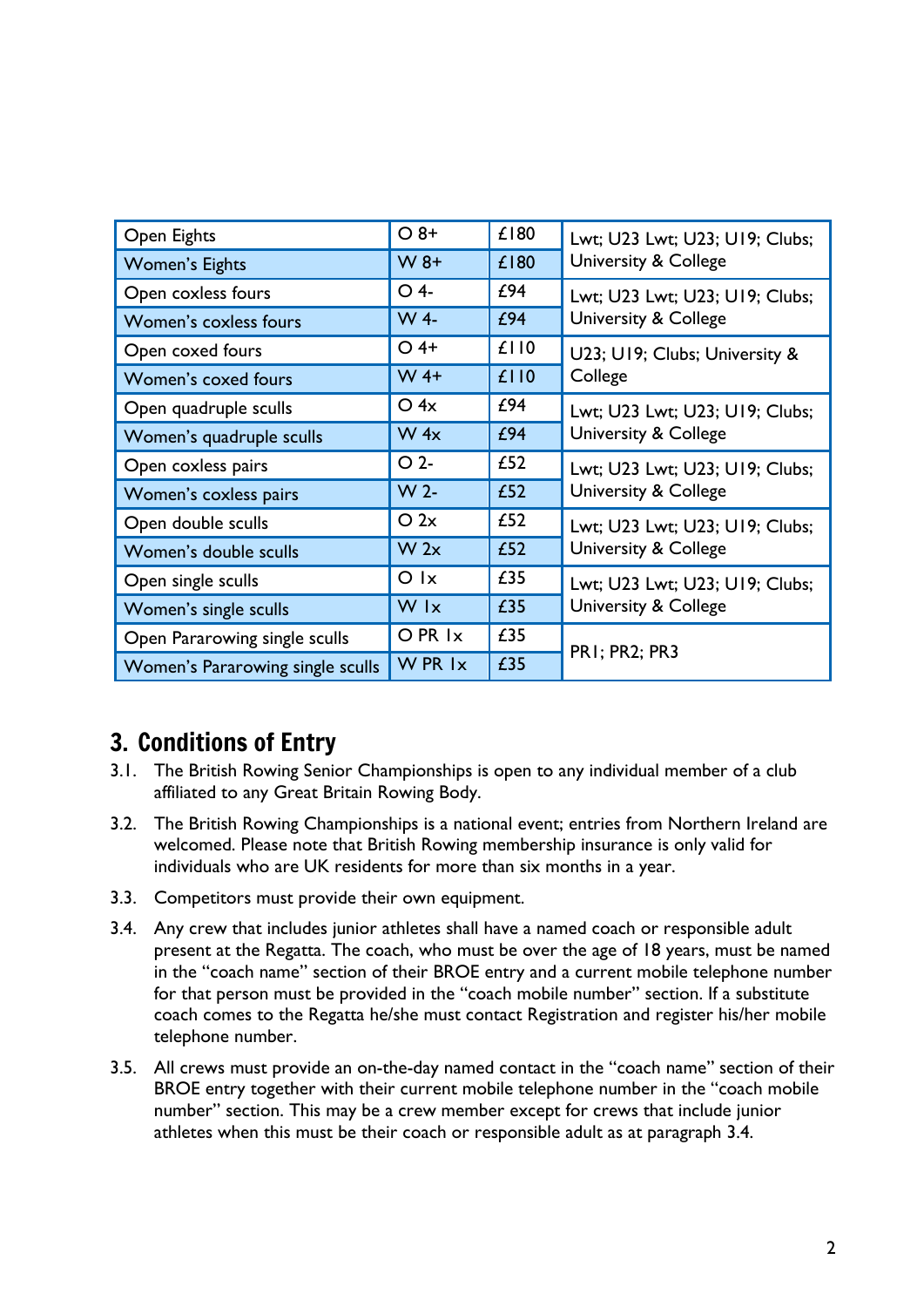- 3.6. Lightweight crews: All competitors in lightweight events must be 18 years or over on 1 September 2018.
- 3.7. U23 crews: All competitors in U23 events must be 22 years or under on 31 December 2019.
- 3.8. U19 crews: All competitors in U19 events must be 18 years or under on 31 December 2019.
- 3.9. All competitors, except coxes, must be over 15 years on 1 September 2018.
- 3.10. The Committee strongly encourages single club entries to enter the above events to gain an Event Ranking for their club; however, composites are permitted for those that genuinely do not have suitable partners from their club.
- 3.11. High Performance Clubs and Universities cannot enter the Club or University & College sub-classes.
- 3.12. Club crews:
	- a. No athlete may have represented GB at any level in 2018 or 2019 other than Junior. An athlete who is a member of an HPP Club is not eligible for this sub-class.
	- b. No composite crews are allowed. All composites must enter the main class event.
- 3.13. University & College crews:
	- c. No athlete may have represented GB at any level in 2018 or 2019 other than Junior. An athlete who is a member of an HPP University Club is not eligible for this sub-class.
	- d. No composite university or college crews are allowed. All composites must enter the main class event.
- 3.14. No provision will be made for multiple entries or boat sharing. The order of racing which will help competitors in deciding what events to enter is provided at Section 8. A competitor is not allowed to enter three or more events.

#### 4. Making Entries

- 4.1. Entries must be made through BROE. Entries will open at noon on Monday, 13 May 2019 and must be submitted by 15:00 on Monday, 10 June 2019 when the system will be closed. The Championships does not accept late entries.
- 4.2. If you have any queries regarding entries or the entries process, or if you are having problems with the BROE system, please email seniorentries@britchamps.org or telephone 0208 237 6792 in good time.
- 4.3. Please note when submitting entries through BROE:
	- a. Payment must be made through BROE before close of entries.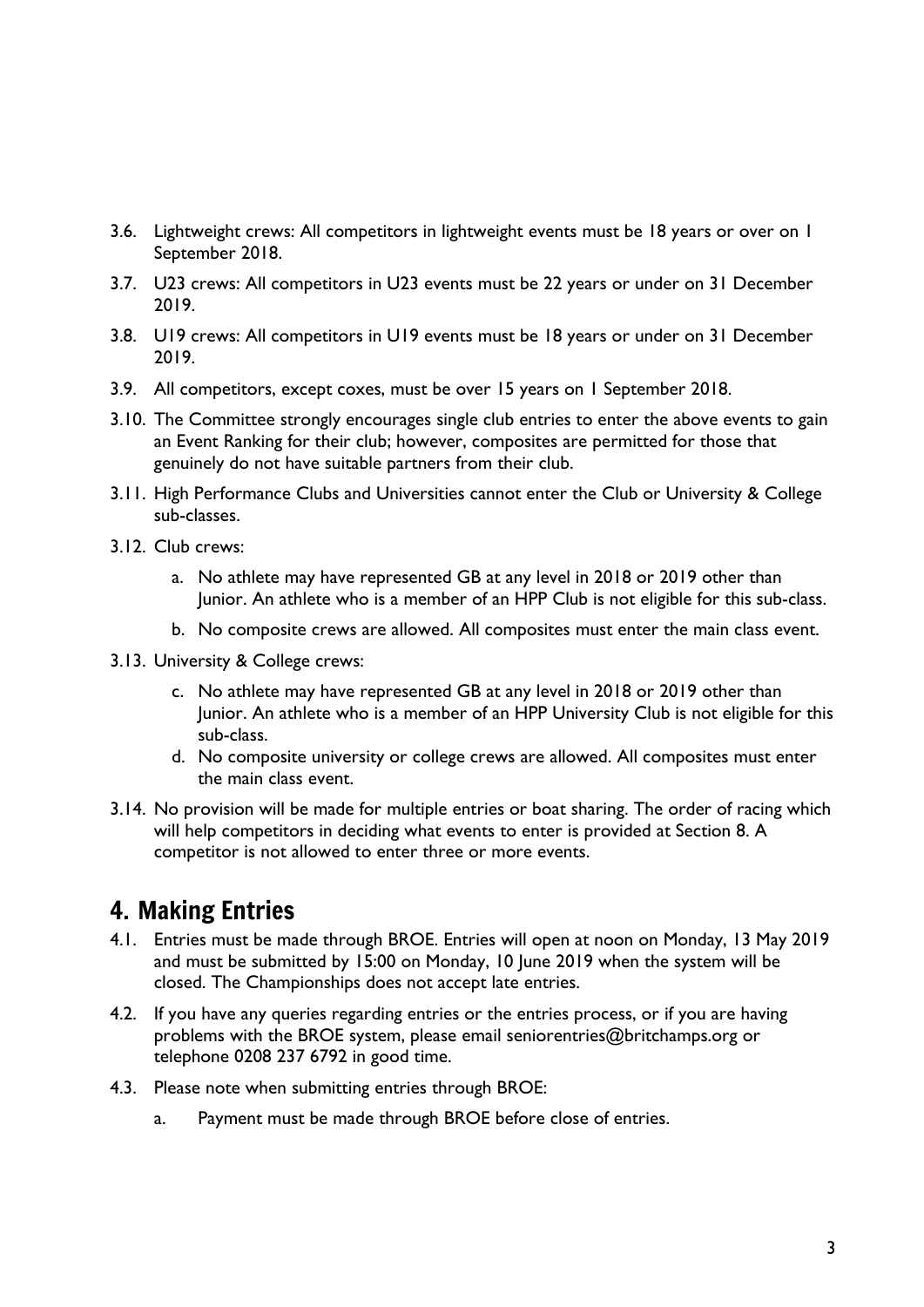- b. All possible contact details should be completed. We may need to contact you before or during the Regatta, so it is in your interests to ensure that your contact details are accurate and up to date.
- c. You should ensure that the pre-competition contact's email address is monitored and up-to-date in order that they receive the Regatta information, including the documentation described at paragraph 5.2
- d. You should check that you can comply with the Conditions of Entry (see Section 3).

#### 4.4. Please note:

- a. Neither late entries nor late payment will be accepted.
- b. Errors made by the Organising Committee will be rectified in the published information.
- c. On request, errors made by competitors may be rectified at the Organising Committee's discretion. Any such requests must be sent by email to seniorentries@britchamps.org by 12:00 on Wednesday, 12 June 2019. Responses to such requests will only be available after this time.
- d. If a crew scratches before the Regatta and this makes a major change to race timings, this information will be posted on the website as soon as possible. It is a competitor's duty to check for updates.

#### 5. The Draw Process

- 5.1. The draw will be co-ordinated from British Rowing Head Office, 6 Lower Mall, London W6 9DJ on Tuesday, 11 June.
- 5.2. No details will be disclosed before 22:00 on Tuesday, 11 June when the following documents will be published: Provisional Timetable, List of Competing Crews (including athlete names), List of Competing Clubs & Colours and Event Information (including safety instructions). These will be published on the website www.britishrowing.org and will be emailed to all pre-competition contacts who have entered crews.
- 5.3. Enquiries regarding the draw should be made by email to seniorentries@britchamps.org including your full contact details.

#### 6. Making Changes to Entries

6.1. Crew changes must be notified to the Entries Secretary before the crew goes afloat, in accordance with the Rules of Racing. Crews must use BROE to notify substitutions prior to the Regatta; the system will be open from 12:00 on Tuesday, 11 June until 09:00 on Friday, 14 June. After this time, changes must be notified in person at the Registration Office (open from 16:00 on Friday, 14 June), with details of the substitute's registered club, name, date of birth and Racing Licence number as recorded by the relevant Great Britain Rowing Body.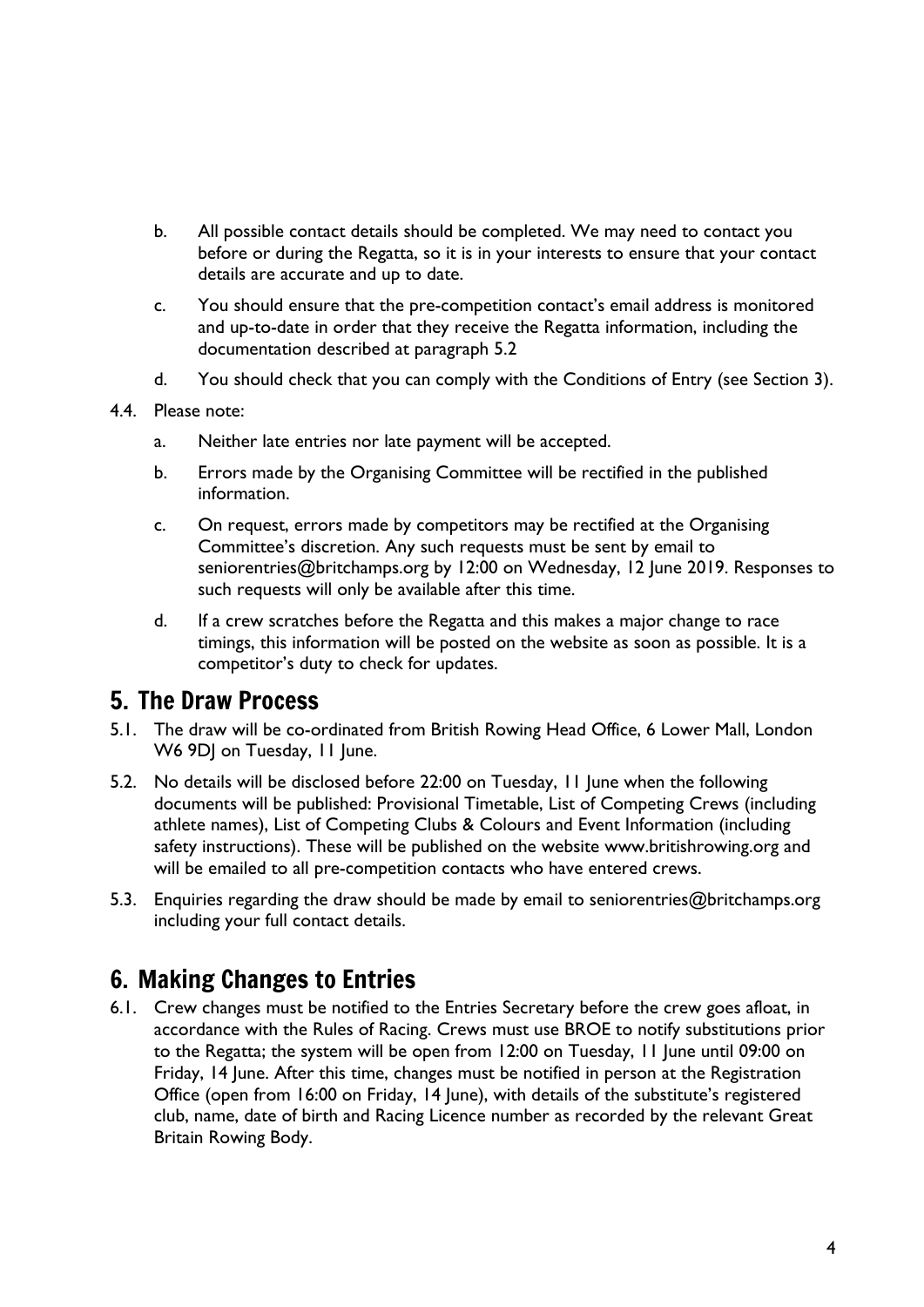- 6.2. Crews that scratch before the Regatta should scratch on BROE or inform the Entries Secretary directly by email. Crews scratching from an event at the Regatta must inform the Entries Secretary in the Registration Office. Crews that have scratched cannot be reinstated.
- 6.3. A representative of every crew must confirm its intention to race to the Entries Secretary at the Regatta, at least 60 minutes before the time of the time trial in the event for which it has been entered.
- 6.4. Crews that make a substitution that no longer qualifies the crew for the sub-class originally entered will automatically be moved to the Open or Women's main class in that event.
- 6.5. Withdrawal after a crew's time trial will be allowed if notice is given to the Entries Secretary and there are acceptable reasons.

# 7. Racing Format

Subject to the size of the entry and the provisions of paragraph 9.4, the following racing format will apply:

- 7.1. **Time Trials** The first round will be a 1900m time trial with crews grouped by boat type.
- 7.2. **Semi-Finals** After the time trial all boats will be ranked; crews 1-12 will be seeded into semi-finals A/B, crews 13-24 will be seeded into semi-finals C/D etc. Racing will be sideby-side over 2000m. Adjustments will be made to avoid one-boat row-overs. Should the size of the entry dictate that this racing format cannot be completed in the indicative timetable, the Organising Committee reserves the right to rank crews to minor finals.
- 7.3. **Finals** The first 3 from each semi-final A/B will progress to final A; positions 4, 5 and 6 will progress to final B. A similar progression will apply to the semi-finals C/D etc. Racing will be side-by-side over 2000m.
- 7.4. **Para rowing events** The first round will be a 1000m time trial with crews grouped by class. This will be followed by side-by-side 2000m finals, which will be seeded from the time trial on boat speed independent of class (e.g. a PRIIx may race in the same 2000m final as an PR3-PD1x). Medals will nevertheless be awarded for each of the sub-classes.
- 7.5. Should the size of entry exceeds the time available, the Organising Committee reserves the right to reduce the number of semi-finals and/or finals.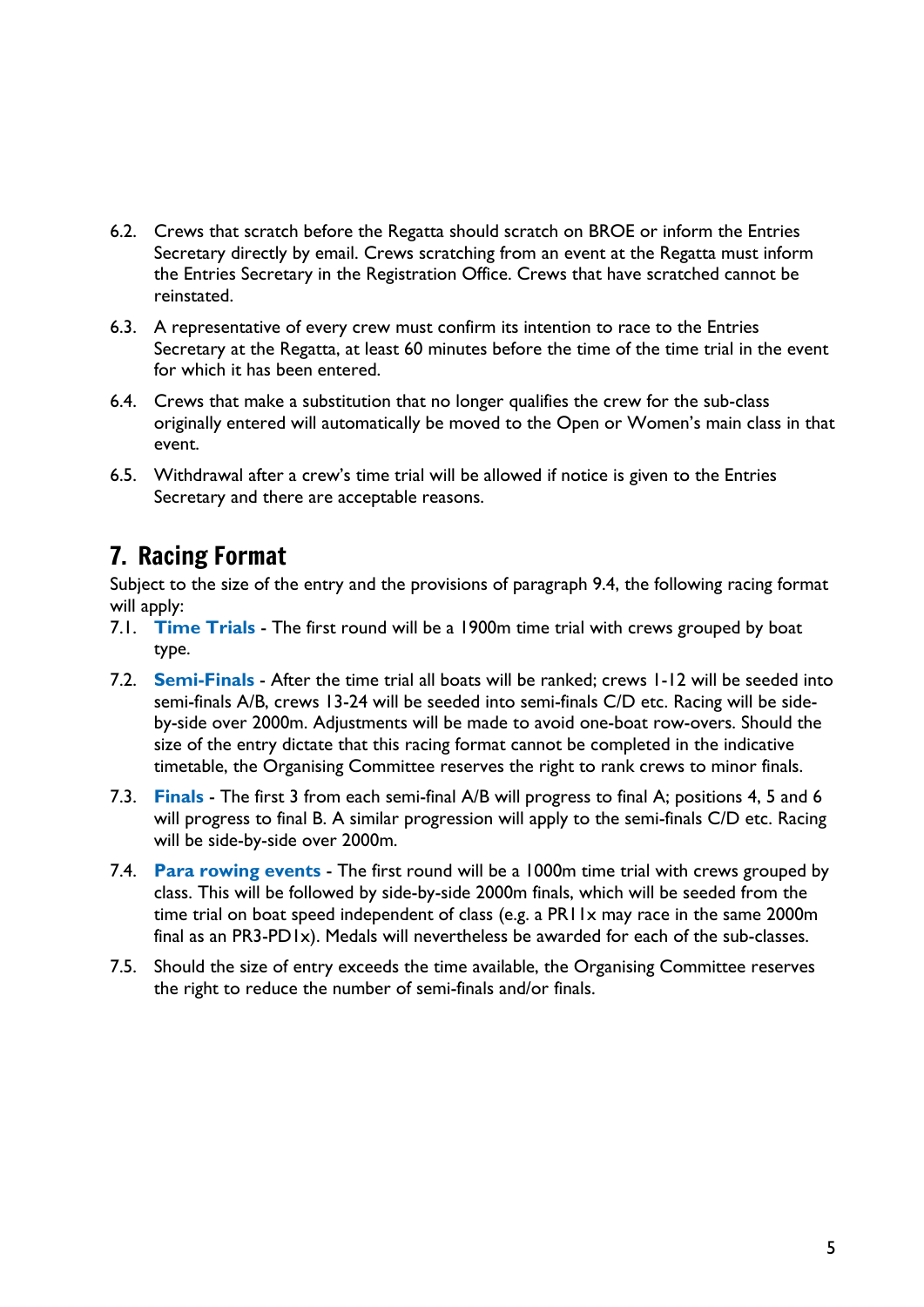## 8. Indicative Timetable

#### 8.1. Saturday, 15 June 2019

| 08:30 | $O$ 4+; W 4+; O 2-; W 8+  | Time trial           |
|-------|---------------------------|----------------------|
| 10:00 | $W$ 2-; O 4-; O 1x; W 1x  | Time trial           |
| 12:00 | $O$ 4+; W 4+; O 2-; W 8+  | Semi-finals          |
| 14:00 | $W$ 4-; O 4x; W 4x; O 8+  | Time trials          |
| 16:00 | $W$ 2-; O 4-; O 1x; W 1x; | Semi-finals          |
| 17:30 | $O$ 4+; W 4+; O 2-; W 8+  | <b>Finals</b>        |
| 19:30 |                           | <b>Finish Racing</b> |

#### 8.2. Sunday, 16 June 2019

| 08:30 | O 2x; W 2x; PR1 1x; PR2 1x | Time trial           |
|-------|----------------------------|----------------------|
| 09:15 | W 4-; O 4x; W 4x; O 8+     | Semi-finals          |
| 11:00 | $O$ 2x; W 2x               | Semi-finals          |
| 11:30 | PR Ix; PR2 Ix              | <b>Finals</b>        |
| 12:30 | W 2-; O 4-; O 1x; W 1x;    | <b>Finals</b>        |
| 14:00 | W 4-; O 4x; O 2x; W 2x     | <b>Finals</b>        |
| 15:00 | W 4x; O 8+                 | <b>Finals</b>        |
| 16:30 |                            | <b>Finish Racing</b> |

#### 8.3. Timetable Notes

- 8.3.1. Events will be run in the order specified. A minimum of 2 hours will be maintained between the start of the each round.
- 8.3.2. Depending on the size of entry, the Organising Committee reserves the right to move any round, except finals, between the days.
- 8.3.3. The finals will be on the day specified.

# 9. Regulations for Racing

- 9.1. Competitors are reminded that they must be able to prove their identity. Either by a BR membership card or other photo ID card. Membership cards must include an up-to-date photograph where required by their Great Britain Rowing Body. A competitor whose card does not have a space for a photograph must bring a photographic identity document with them to the Regatta.
- 9.2. For a crew that includes junior athletes, if a substitute coach attends the Regatta he/she must contact Registration and register his/her mobile telephone number.
- 9.3. Entry fees will not be refundable if it should become necessary, for any reason, to abandon the Regatta or any event.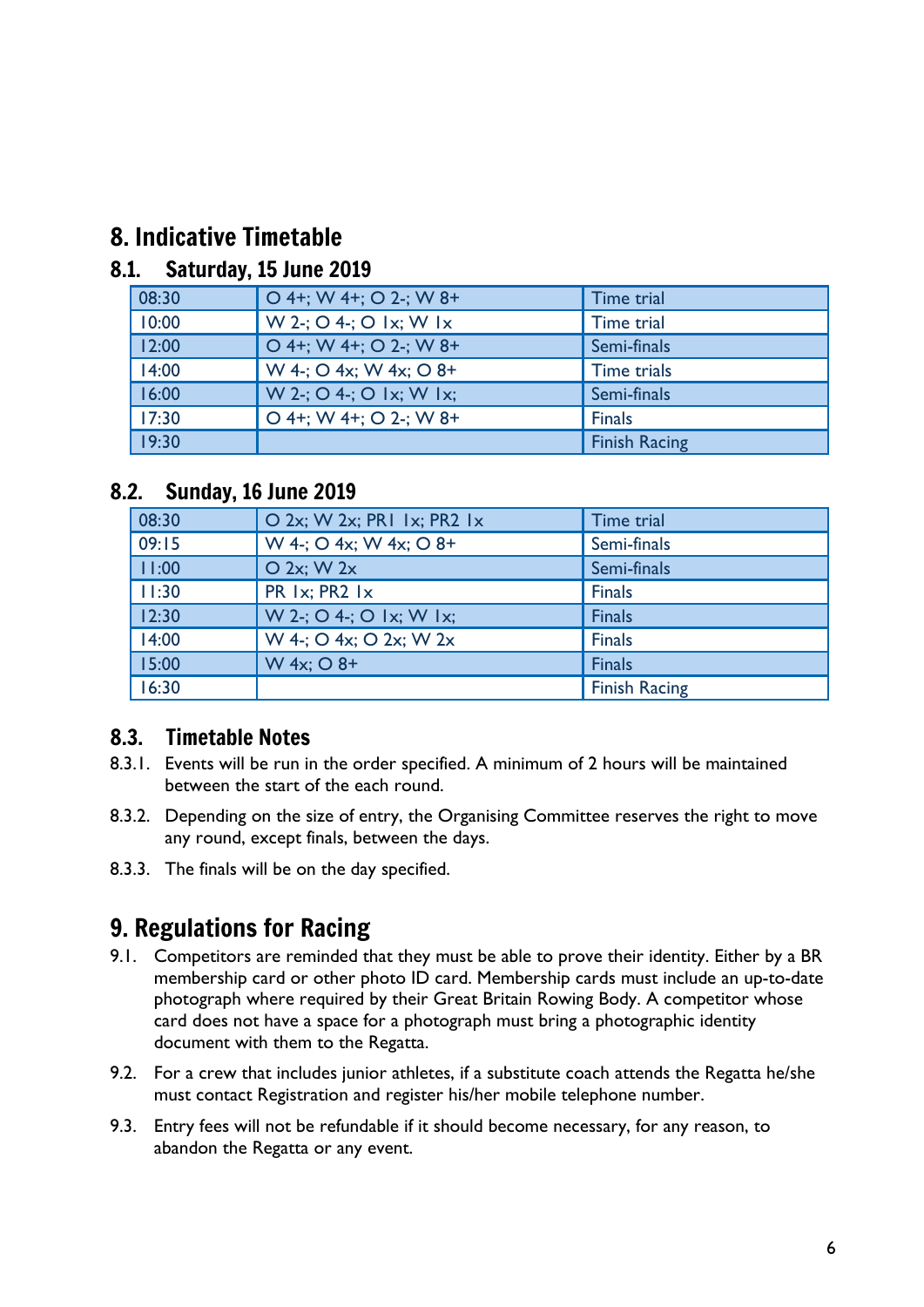- 9.4. When it is not possible, for whatever reason, to complete the Championships or an event, the draw pattern may be changed or times from time trials, heats or semi-finals may be used to determine which crews will progress to later rounds, or to determine the medal positions or the plaque winners.
- 9.5. Crews that fail to confirm their entry to the Entries Secretary at least 60 minutes before the time of the first time trial in the event for which they have been entered might not be permitted to start. Those that have confirmed but then fail to appear at the Start for any of their races in the event may be disbarred from other events in the Championships.
- 9.6. Crews that do not make weight, or make a substitution that no longer qualifies the crew for the sub-class originally entered, will automatically be moved to the Open or Women's main class in that event.
- 9.7. The Organising Committee reserves the right to exclude any crew or sculler from further competition in an event if it does not show sufficient competence in either attaching to the Start Pontoons or progressing down the course during a race. This is applied in the interests of safety and fairness to other competitors.
- 9.8. To win a medal a crew must beat another crew, except for gold in an event from which all other crews have withdrawn. Events with fewer than three entries at the close of entries may be withdrawn.
- 9.9. All winners' identification shall be confirmed. Winners who cannot confirm their identity shall not receive any crew or individual prize until their eligibility has been confirmed.
- 9.10. It is the competitor's responsibility to keep him/herself informed of any changes to the event programme.
- 9.11. Lightweights will be weighed by Control Commission according to British Rowing Rules of Racing 2-2-1 and 7-2-6 with the summer weights: maximum 72.5kg (Open); 59kg (Women). The average weight (excluding cox) may not exceed 70 kg (Open); 57 kg (Women)

### 10. Photography and Video

- 10.1. There are official photographers and videographers at the Championships. Official photographs may be available for sale at the Regatta and subsequently from the photographer's website. These photographs and videos may be used on websites and social media channels of the Championships or by British Rowing and/or their partners. By entering the Regatta, competitors and those responsible for them consent to this.
- 10.2. Competitors and those responsible for them should be aware that other, nonofficial photographers may operate at national sporting events and the subsequent photographs or videos may be freely used in print, digital media or elsewhere, over which the British Rowing has no control.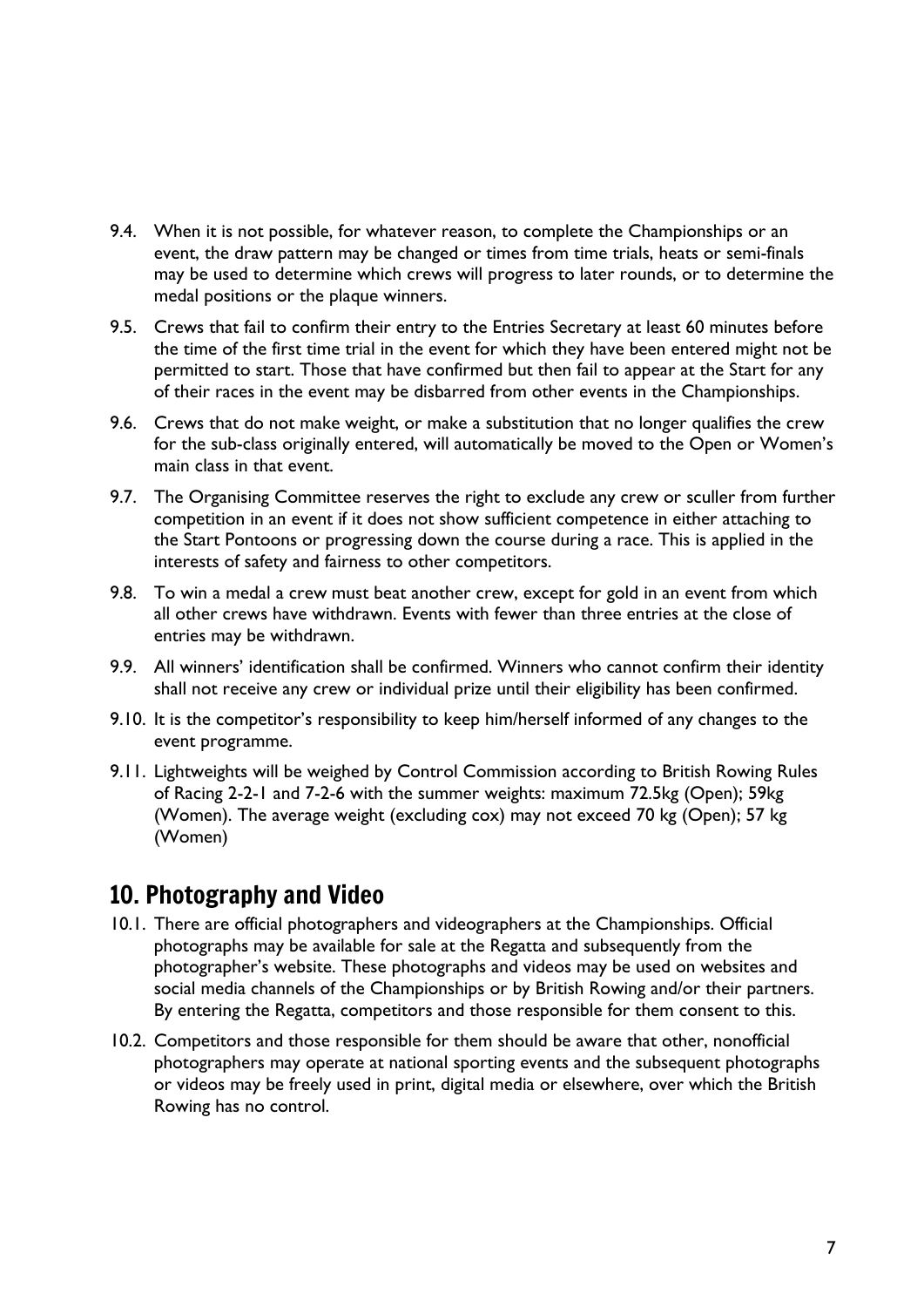- 10.3. Coaches, responsible adults and competitors agree that by entering competitors they have made the competitors and their parents/guardians (where in loco parentis) aware of the above two paragraphs.
- 10.4. In addition to the above, the event may be streamed live on the day of the event and the footage may also be shared with the media and press. Coaches, responsible adults and competitors agree that by entering the competition, they have made their athletes and their parents or caregivers aware of this and that further they consent to this.

# 11. Clean Sport Statement

- 11.1. The British Rowing Senior Championships is committed to Clean Sport. All athletes, athlete support personnel and clubs are bound and must abide by the World Anti-Doping Agency Code. Athletes competing at the British Rowing Senior Championships could be tested at any time, and by entering this event it will be deemed that consent to be tested has been given.
- 11.2. To understand more about anti-doping, the rules and your responsibilities, go to **www.britishrowing.org/antidoping** or email **antidoping@britishrowing.org**

## 12. Note for Potential GB Rowing Team members for 2020

All athletes who intend trialling for GB in 2019-20 and those that are part of the trials process in 2018-19 are strongly encouraged to race at the Senior Championships.

| 12:00 | Monday, 13 May     | Entries open on BROE                                                                                                                                  |
|-------|--------------------|-------------------------------------------------------------------------------------------------------------------------------------------------------|
| 15:00 | Monday, 10 June    | <b>Entries close</b>                                                                                                                                  |
| 12:00 | Tuesday, 11 June   | BROE re-opened for substitutions only                                                                                                                 |
| 22:00 | Tuesday, 11 June   | Provisional Timetable published                                                                                                                       |
| 12:00 | Wednesday, 12 June | Deadline for requests for corrections to the<br>draw                                                                                                  |
| 09:00 | Friday, 14 June    | BROE closes for substitutions; any further<br>substitutions must be notified in person at<br>the Registration Office from 16:00 on Friday,<br>14 June |
| 16:00 | Friday, 14 June    | Registration Office opens for registering and<br>making substitutions                                                                                 |
| 18:00 | Friday, 14 June    | Registration Office closes for the day                                                                                                                |
| 06:00 | Saturday, 15 June  | Registration Office opens for the day                                                                                                                 |
| 19:30 | Saturday, 15 June  | Registration Office closes for the day                                                                                                                |
| 07:00 | Sunday, 16 June    | Registration Office opens for the day                                                                                                                 |

## 13. Table of Key Dates